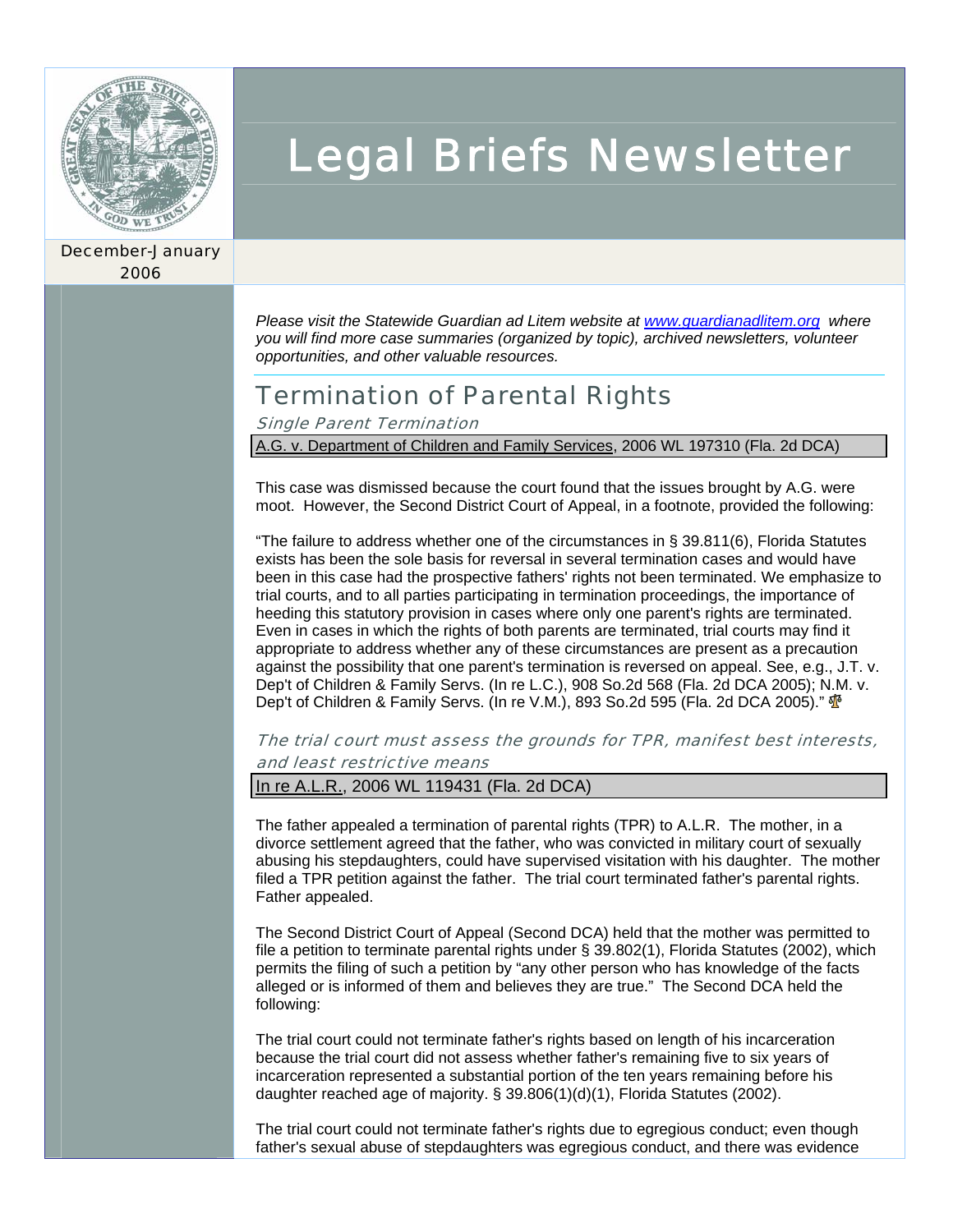that the abuse had an effect on daughter such that a continued relationship with father might pose a risk of significant harm, trial court did not assess these factors in deciding to terminate father's parental rights. § 39.806(1)(f), Florida Statutes (2002).

The trial court's failure to address whether termination was in daughter's manifest best interests required reversal; trial court discussed daughter's best interests but did not refer to statute containing the manifest best interests standard or discuss the factors listed in statute, and trial court did not address at all whether termination was the least restrictive means of protecting daughter.

Finally, the Second DCA held that the trial court failed to assess whether factors permitting termination of only one parent's rights were satisfied. § 39.811(6), Florida Statutes (2002).

The Second DCA reversed the judgment terminating the father's parental rights and remanded to the trial court to conduct further proceedings.  $\mathbf{\Phi}$ 

#### Nexus between drug use and child's safety

W.N. v. Department of Children & Family Services, 2006 WL 119822 (Fla. 3d DCA)

Father contends that the order terminating his parental rights should be reversed because there was no evidence of harm to the child, no finding of substantial noncompliance under the twelve-month rule, and because the least restrictive means test was not satisfied. The Third District Court of Appeal (Third DCA) upheld the trial court's ruling that the father's drug use threatened the life and safety of the minor child. A parent's drug use alone is not enough to establish that the child's life or safety is threatened. There must be a nexus between the illegal drug use and child's safety. The Third DCA held that there was substantial competent evidence to support the trial court's finding of a nexus between the father's drug use and the child's safety, including: repeatedly testing positive for cocaine, living with the child's mother whose parental rights had already been terminated, failing to pay child support, and failing to visit his child.

The Third DCA also held that the father failed to substantially comply with his case plan. The evidence established that measures short of termination will not permit the parentchild bond to be safely re-established. The Third DCA affirmed the termination of parental rights.  $\mathbf{\Phi}$ 

#### Reversal of Termination of Parental Rights

In re J.B., 2005 WL 3334379 (Fla. 2d DCA)

Department of Children and Family Services (the Department) sought termination of father's parental rights (TPR) to his child, who had been adjudicated dependent. The trial court terminated father's parental rights. Father appealed.

The Second District Court of Appeal (Second DCA) reversed the TPR holding that the statutory grounds for the termination were not supported by clear and convincing evidence. The Second DCA held the following:

The Department failed to provide clear and convincing evidence that the father had abandoned child. Incarceration alone is insufficient to TPR on the grounds of abandonment. The father actively sought custody of his son before his incarceration, demonstrated an interest in his son, and was near the end of his incarceration.

The Department failed to carry its burden to show that father had engaged in conduct toward child that threatened child's well-being. The father had discontinued substance abuse, had ceased criminal activity to support a drug habit, was taking self-improvement courses in prison, and his most recent criminal activity was throwing a rock through a former employer's window in frustration. The Second DCA held that it was error to terminate under § 39.806(1)(c) "when improvement was demonstrated and further improvement was possible." *K.S. v. Department of Children and Family Services*, 898 So. 2d 220 (Fla. 1st DCA 2004). Further, there was no evidence that the father's incarceration would adversely impact the child.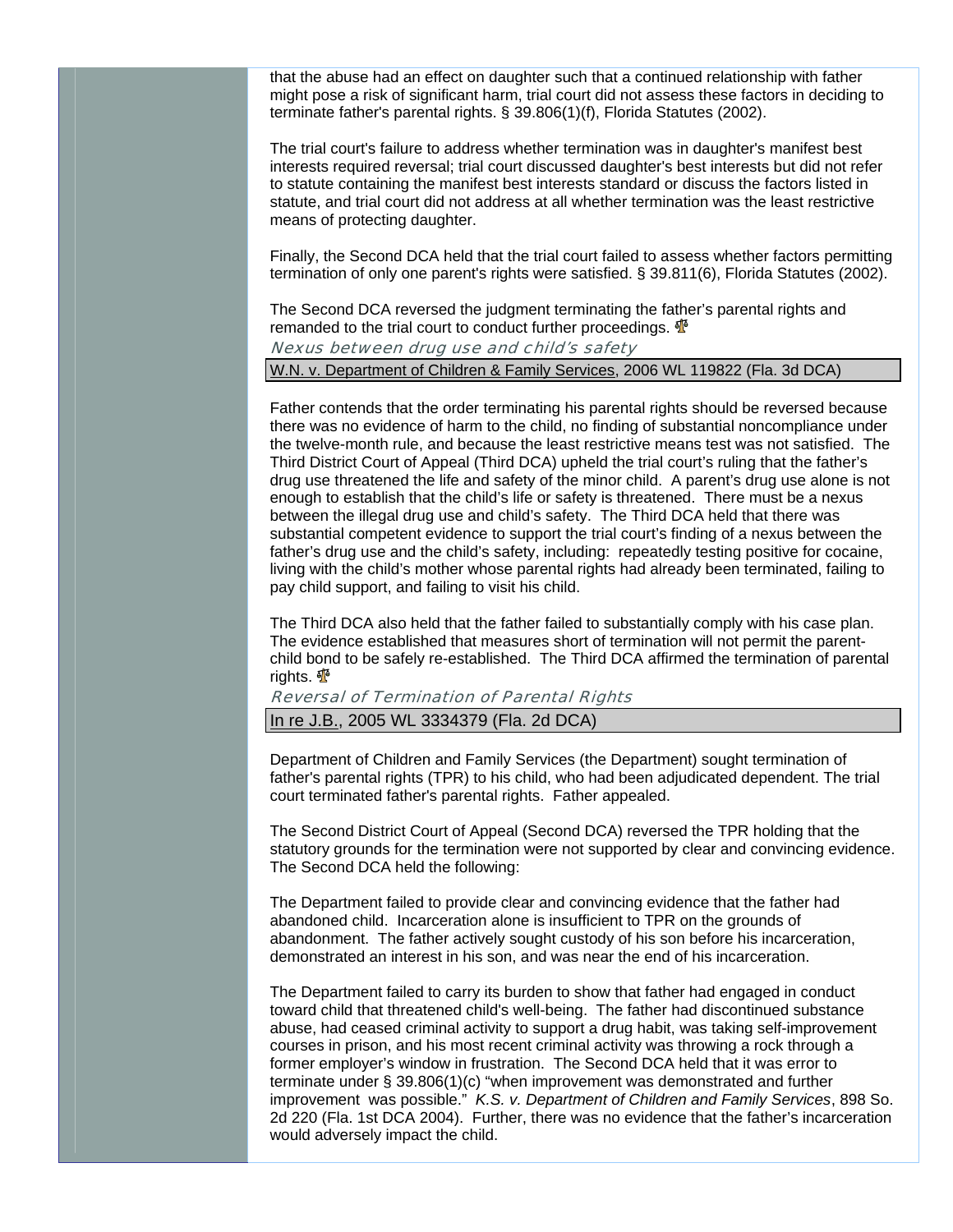The Department failed to prove by clear and convincing evidence that father's parental rights should be terminated based on statute providing for termination when child has been adjudicated dependent, case plan has been filed with court, and child continues to be abused, neglected, or abandoned. To terminate parental rights under § 39.8061(e), "the trial court must find that any provision of services provided would be futile or that the child would be threatened with harm despite any services provided to the parent." *R.W.W. v. Department of Children and Families*, 788 So 2d 1020, 1023 (Fla. 2d DCA 2001). The father was unable to comply with the remainder of his case plan because of incarceration – this does not support termination. See *Hutson v. State*, 687 So.2d 924 (Fla. 2d DCA 1997).  $\frac{4}{3}$ 

### Consent

Consent to dependency: Findings must be incorporated into the Order D.M.U. v. Department of Children and Families, 2005 WL 3536096 (Fla.3d DCA)

The mother appealed the trial court's orders denying her motion to withdraw her consent to dependency of her child. The trial court found the child dependent after the mother consented to the adjudication of dependency. The trial court questioned the mother verifying that the mother understood (1) the allegations contained in the petition, (2) the ramifications of consent to the dependency, and (3) the right to trial and appeal. The mother later filed a motion to set aside her consent alleging that good cause existed for withdrawal based on duress and lack of understanding the legal ramifications. (*See* Fla. R. Juv. P. 8.325(c)).

The Third District Court of Appeal (Third DCA) found that the mother's contention that her consent was uninformed was without merit as the trial court accepted her consent only after asking whether she understood the ramifications. However, the Third DCA did agree with the mother's contention that the trial court's failure to insert specific written findings into its adjudication order violates Florida Rule of Juvenile Procedure 8.325(c). The rule requires that the court incorporate its findings into a written order. The Third DCA held that the adjudication order must be vacated and remanded so the court can enter an order, which contains written findings as to the voluntary and knowing nature of mother's consent. Further, the Third DCA held that the trial court was presented with competent substantial evidence to sustain its findings but did not sufficiently incorporate the findings in the adjudication order.  $\mathbf{\Phi}$ 

Consent, Mediation – Notice and Opportunity to be Heard Department of Children and Families v. L.R., 914 So.2d 1055 (Fla. 1st DCA 2005)

The First District Court of Appeal held that, "notwithstanding that she (mother) had signed a written consent to the petition for dependency, the child's mother was entitled to notice and an opportunity to be heard with regard to all proceedings regarding the dependency of her child. *J.H. v. Department of Children & Families*, 890 So.2d 476 (Fla. 5th DCA 2004); *C.L.R. v. Department of Children & Families*, 913 So.2d 764 (Fla. 5th DCA 2004). This includes entitlement to notice and opportunity to attend the mediation conference involving the father of the child."  $\Phi$ 

## Case Plans

Case Plans – Case Plan must be Amended

H.G. v. Department of Children and Families, 916 So.2d 1006 (Fla. 4th DCA2006)

The court placed the child with the father at shelter. The case plan addressed the mother's inability to provide a safe and nurturing home. The case plan required the mother to attend parenting classes, complete anger management, family counseling with the child, and participate in individual counseling. At a later hearing, the trial court ordered both parents to attend family counseling sessions, but did not amend the case plan. At a later permanency review hearing the trial court found that the mother completed parenting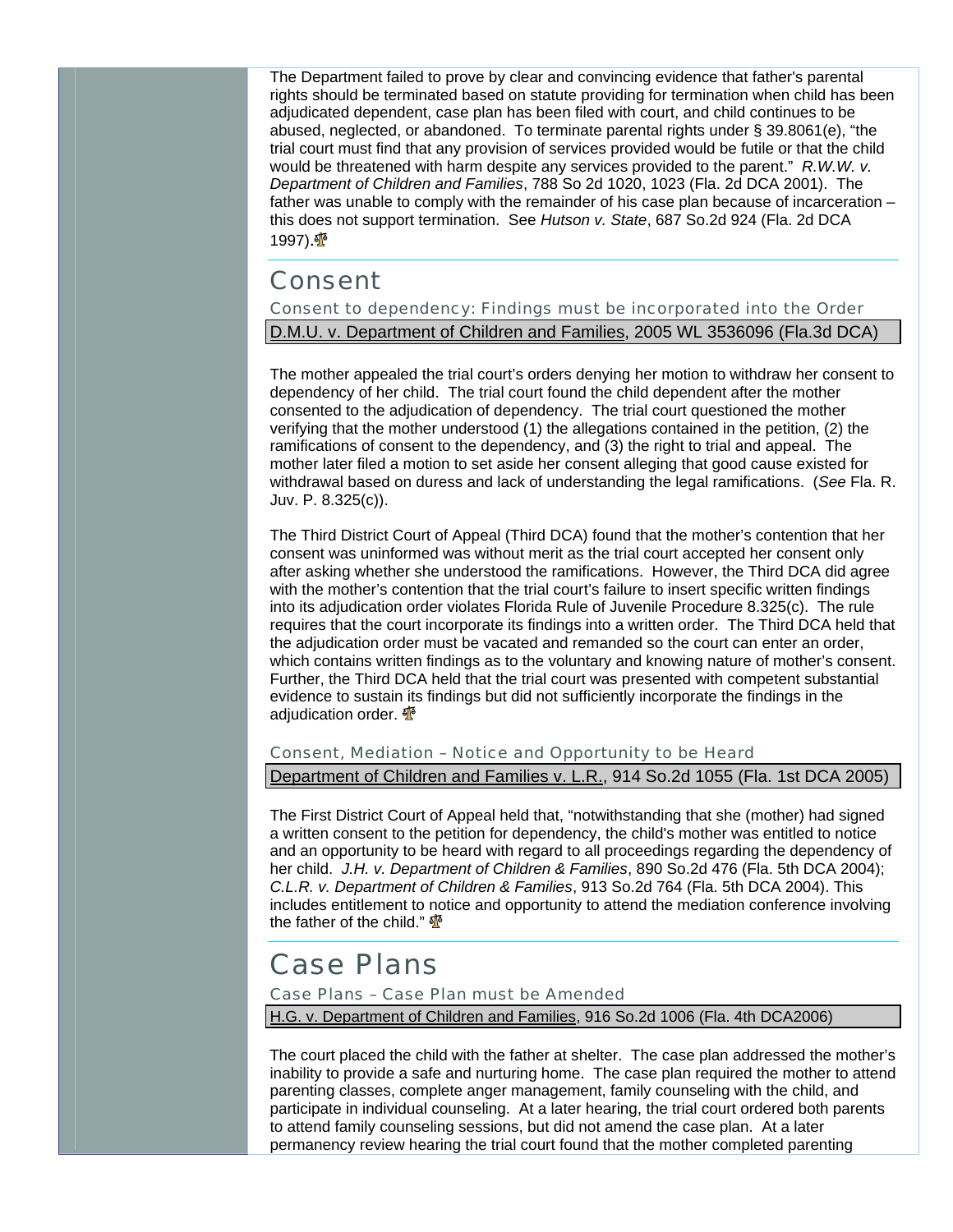classes, an anger management program, and individual counseling. The trial court also stated that "child support is part of the case plan" and the mother's refusal to pay the support would be considered.

The Department of Children and Families (the Department) filed a motion to terminate protective supervision, alleging that permanency had been reached with the father. The mother filed a motion for reunification the following day.

When a case plan goal is reunification, the law requires that the child be returned to his parent if the court is satisfied that the parent "has substantially complied with the terms of the case plan to the extent that the safety, well-being, and physical, mental, and emotional health of the child is not endangered buy the return of the child to the home." § 39.522(2), Florida Statutes.

The Fourth District Court of Appeal (Fourth DCA) held that because the case plan was never amended to include family therapy, the mother's failure to attend those sessions could not be considered when determining whether she substantially complied with the case plan. The Fourth DCA held that the mother substantially complied with her case plan. The Fourth DCA also held that because the record contained no evidence showing that the case plan was amended to require the mother to provide the support, her failure to pay could not be considered when the trial court ruled on reunification. The Fourth DCA remanded to the lower court with instructions to return the child to the mother unless reunification would endanger the child's safety, well-being, and physical, mental, and emotional health or otherwise would not be in the child's best interest.  $\Phi$ 

## Assistance of Counsel

Chapter 63

G.C. v. W.J., 2005 WL 3555723 (Fla. 1st DCA)

G.C., an incarcerated, unmarried biological father, appealed the trial court's termination under Chapter 63, Florida Statutes (2003), of his parental rights. His appeal was based on the denial of assistance of counsel. The trial court denied G.C.'s requests for counsel concluding that Chapter 63 does not require the court to advise appellant of his right to counsel or appoint him counsel. The First District Court of Appeal (First DCA) held that even though Chapter 63 (unlike Chapter 39) does not expressly provide for appointed counsel, "such an entitlement is inherent where fundamental parental rights are subject to termination." The First DCA reversed and remanded the termination of parental rights and the final judgment of adoption.  $\Phi$ 

#### Hearsay

Admission of hearsay testimony in a post-dispositional context R.C. v. Department of Children and Families, 2005 WL 3330326 (Fla. 5th DCA)

Dependency proceedings were brought involving five minor children. After the adoption of a case plan for the parents, the trial court modified the case plan based on new evidence, provided by the Child Protection Team (CPT) investigator that father abused two or more of the female children. The CPT investigator interviewed the 19-year-old sibling of the five children, who said that she had been sexually abused by her father and that her two sisters told her they had also been sexually abused by the father and older brother. The Department of Children and Families (the Department) sought to suspend the father's visitation and add a psycho-sexual evaluation of the father to the case plan.

The trial refused to admit "double hearsay" but the trial court allowed the CPT investigator's testimony about what the 19 year-old said happened to her but not about what she said her siblings said to her (double hearsay). The Fifth District Court of Appeal (Fifth DCA) held that the statement did not qualify under the medical diagnosis exception to the hearsay rule. The Department argued that the hearsay was admissible under §